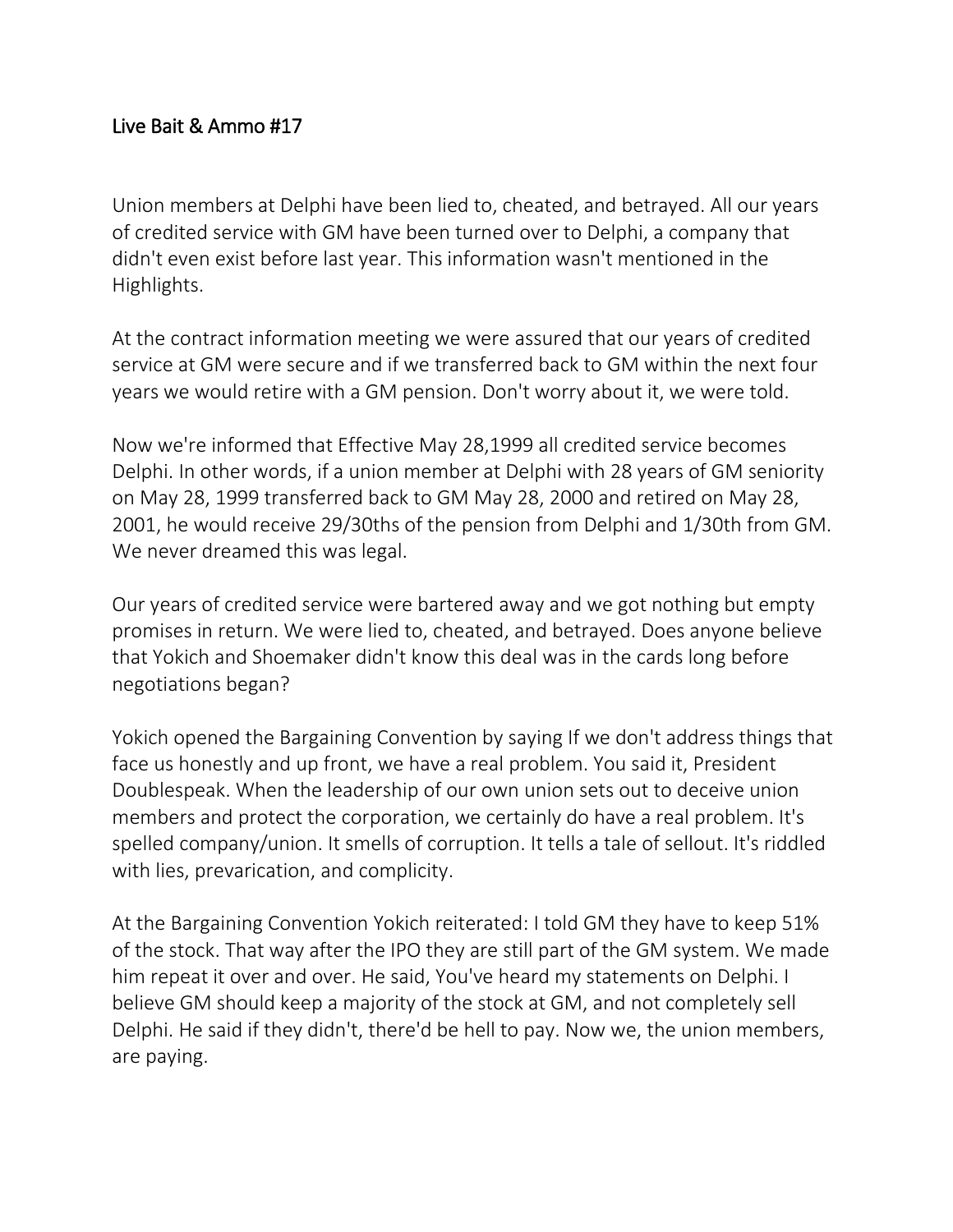On the last day of the Bargaining Convention, when I brought up the threat to our pensions once again, and the assembled delegates stood up and applauded in solidarity and support, he said, I guess you just haven't been listening to the leadership of this union. I just want to tell you, I don't know how many damn times you have to say it for people to believe you. If you think you're mad as hell, if you think Delphi is mad, you should have been with me when I got the phone call. Then you would know what mad as hell means, and I sure as hell didn't use the word hell. I'll bet he didn't. He probably said, 'Golly, gee whiz, what can I do to help, sir.'

At the Bargaining Convention Yokich took a tough stand against modular assembly. He said it was another word for outsourcing. He said we needed to make outsourcing a strikeable issue. He said we needed to find ways to restrict overtime without loss of pay. He claimed, A forty hour restriction would create 86,000 jobs in motor vehicle assembly alone. He rolled over on every single issue.

Now we stand to lose 86,000 jobs and Yokich has the gall to call that a social movement. If he talked to union members on the shop floor they'd tell him it looks more like a bowel movement.

At the Bargaining Convention I pointed out that the International had known about the intention to spin off Delphi since 1995 and had maneuvered to protect joint funding. GM/Delphi pump thousands of dollars into the pockets of UAW officials in the form of padded expense accounts and unreported salaries under the cover of joint funds.

Yokich and Shoemaker protected the cash cow, but failed to protect union members' pensions from a corporate jettison. I confronted Shoemaker in front of the assembled delegates: Tell us the truth now. End the silence. Give us the information we need to make the best decisions for ourselves and our families. Instead he chose to protect the interests of the corporation.

I know union members who had 28 or 29 years of GM seniority who now have zero GM seniority. I know GM gypsies who have transferred nine times, hop scotching from plant to plant across the country in a desperate attempt to maintain unbroken seniority and guarantee their pensions who now have no GM seniority at all. Does anyone believe these brothers and sisters would have voted for that contract if they had known the truth?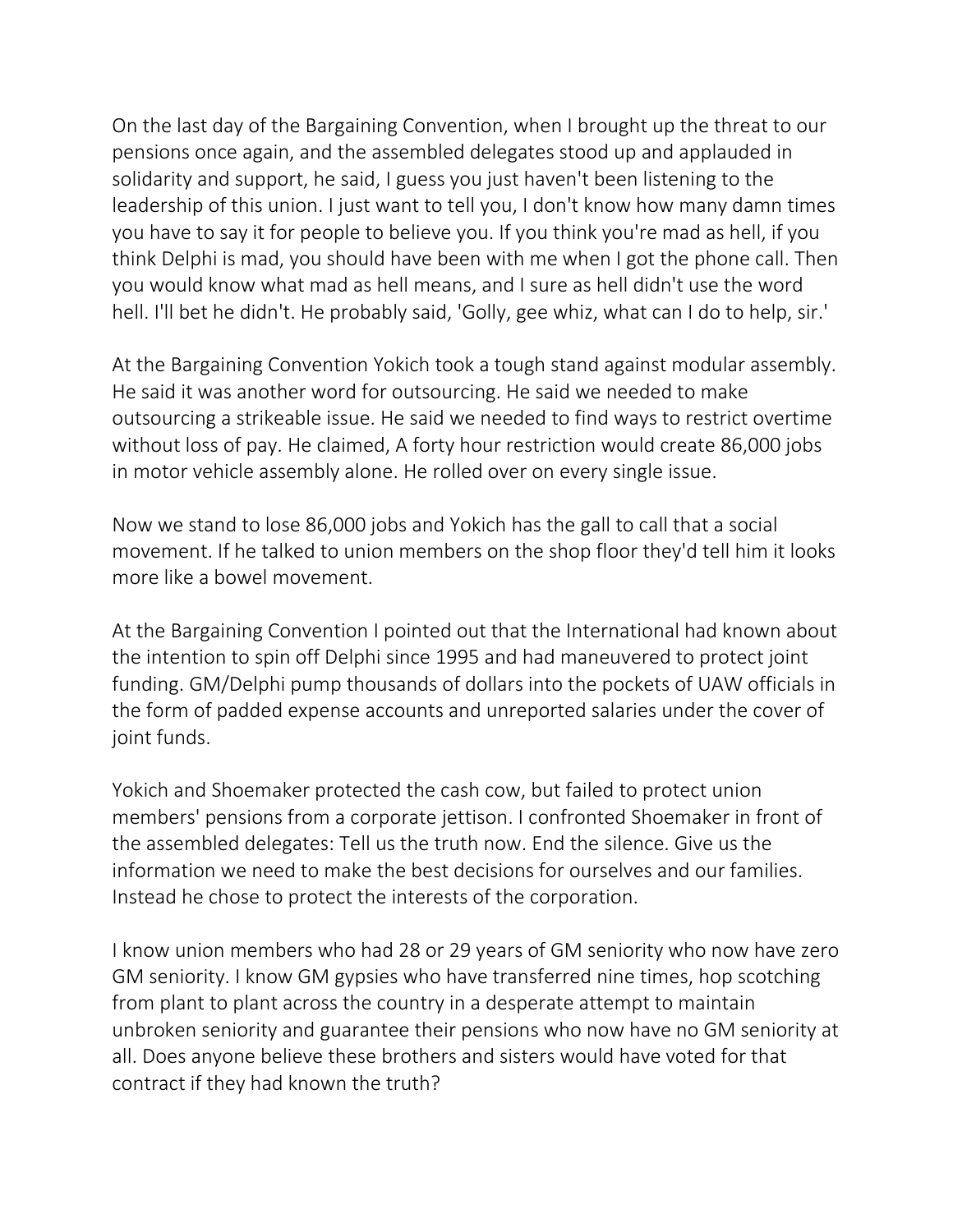We were never told the truth, because Yokich and Shoemaker knew we would have voted the contract down, because there would have been a stampede at the National Placement Center, because it was not in the best interest of the corporation for so many workers to transfer, or to threaten a strike. The corporations will probably hire Yokich and Shoemaker as consultants after they retire. Then Yokich and his pinched faced coat holder, Shoemaker, will have the audacity to tell us, 'it's for your own good'.

Meanwhile Frank Joyce, the PR man at Sold Our Dignity House, will be promoting Yokich's image as a luminary in preparation for the ordination of the Stephen P. Yokich Golf Course at Black Lake. The president who rolled over on 441 unfair labor practice charges, abandoned 50 discharged union members, forgave back dues to scabs at Caterpillar, then called the debacle a victory; the president who pulled the rug on locked out workers in Henderson, Kentucky and literally busted their union; the president who treats union members at Saturn like Beck resisters; the president who negotiated the longest contracts in history for no better reason than he didn't want to be bothered; the president who rolled over on the wholesale outsourcing of Delphi and Visteon; the president who Cut the micrather than listen to elected convention delegates will be lauded as a hero in the pusillanimous pages of Solidarity magazine.

What does pusillanimous mean? Just let it roll off your tongue. It tastes just like it means.

Brother Yokich, while lap dogs and lackeys pamper your ego, know for certain, other union members use your name in quite another context; one more commonly associated with dogs, scoundrels, and punks.

This is just the beginning of revelations. Who knows what else we haven't been told? There are twenty-three Delphi facilities represented by the UAW. Inside sources informed me as of February, only a handful had ratified Local Agreements. Why was it so much easier to settle the national contract? Was the spin-off that simple? The Rollover Caucus thought so. It's not a coincidence that the national contract was settled and the Locals abandoned; it's a strategy, a calculated disregard for Local Union officials engineered by Delphi and underwritten by the Useless And Worthless International.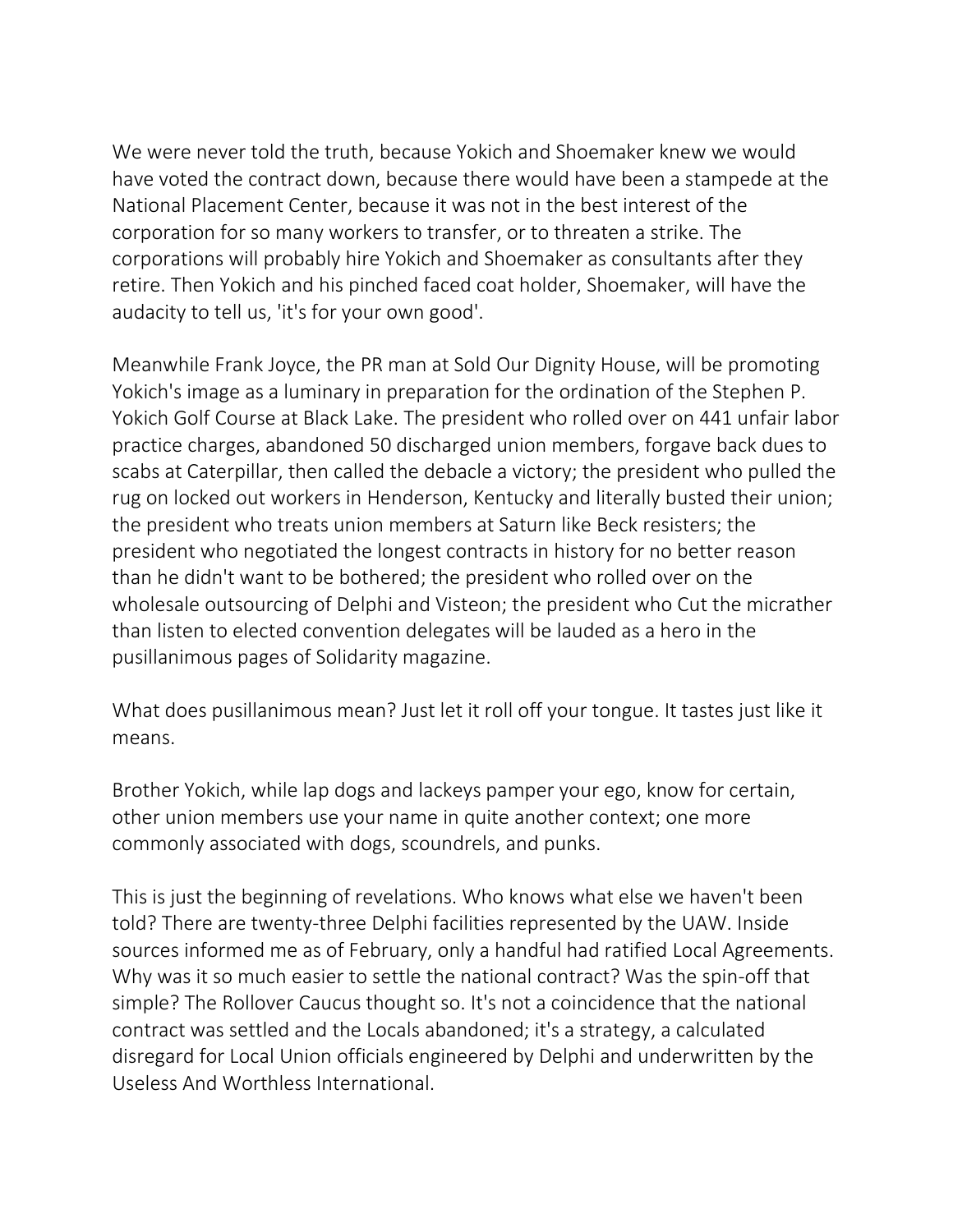In 1970 340,000 united autoworkers shut down GM for eight weeks. Another 160,000 workers in the supplier industry were laid off. It was a national event. Everyone in the country knew the UAW would set the standard. The eyes of the nation were focused on the confrontation.

The UAW struck for COLA, 30-and-out, wage increases, and additional SUB pay. The strike fund was running out. Black Lake was in hock. Union members endorsed continuation of the strike without funds. After eight long weeks the National was settled. The UAW won. Everyone, union and management, was eager to get back to work, but the International refused to settle until all Local Union Agreements were signed. That is SOLIDARITY. That is the kind of unionism that wins. That is leadership with a conscience. That is commitment, strength, unbreakable resolution. That is exactly what Steve Yokich and the Rollover Caucus lack.

Yokich has teamed up with corporate honchos to break down resistance at the local level, and consolidate power at the top. The Rollover Caucus has consistently supported the competitive corporate agenda and endorsed job cuts. The Rollover Caucus has multiplied and enhanced appointed positions, ordained nepotism as the favored system of union promotion, and undermined elected union officials.

Yokich runs the union like a CEO. For all the claptrap about getting out the vote for labor friendly politicians when it comes to the UAW there is no democracy. The Board of Directors decide who will run the show and proxies rubber stamp the IEB's every whim.

I'm glad our Local Union Bargaining Committee didn't invite the International in to help with local negotiations. International porkchoppers are too far removed from life on the shop floor and too insulated from our cares and concerns. Hell, they've already sold the farm; they'd throw in the cattle for a donut and a T-shirt.

International Reps aren't worried about lines of demarcation, job overload, speed ups, or outsourcing. Their jobs are secure. Here in Coopersville the International settled an outsourcing grievance by Machine Repair in favor of the company. The MR's are pissed and rightly so, but voting no on the Local contract won't affect our Regional Rep. He couldn't care less. We can't touch him. He isn't accountable to the rank and file. Since we can't impact the International, we take our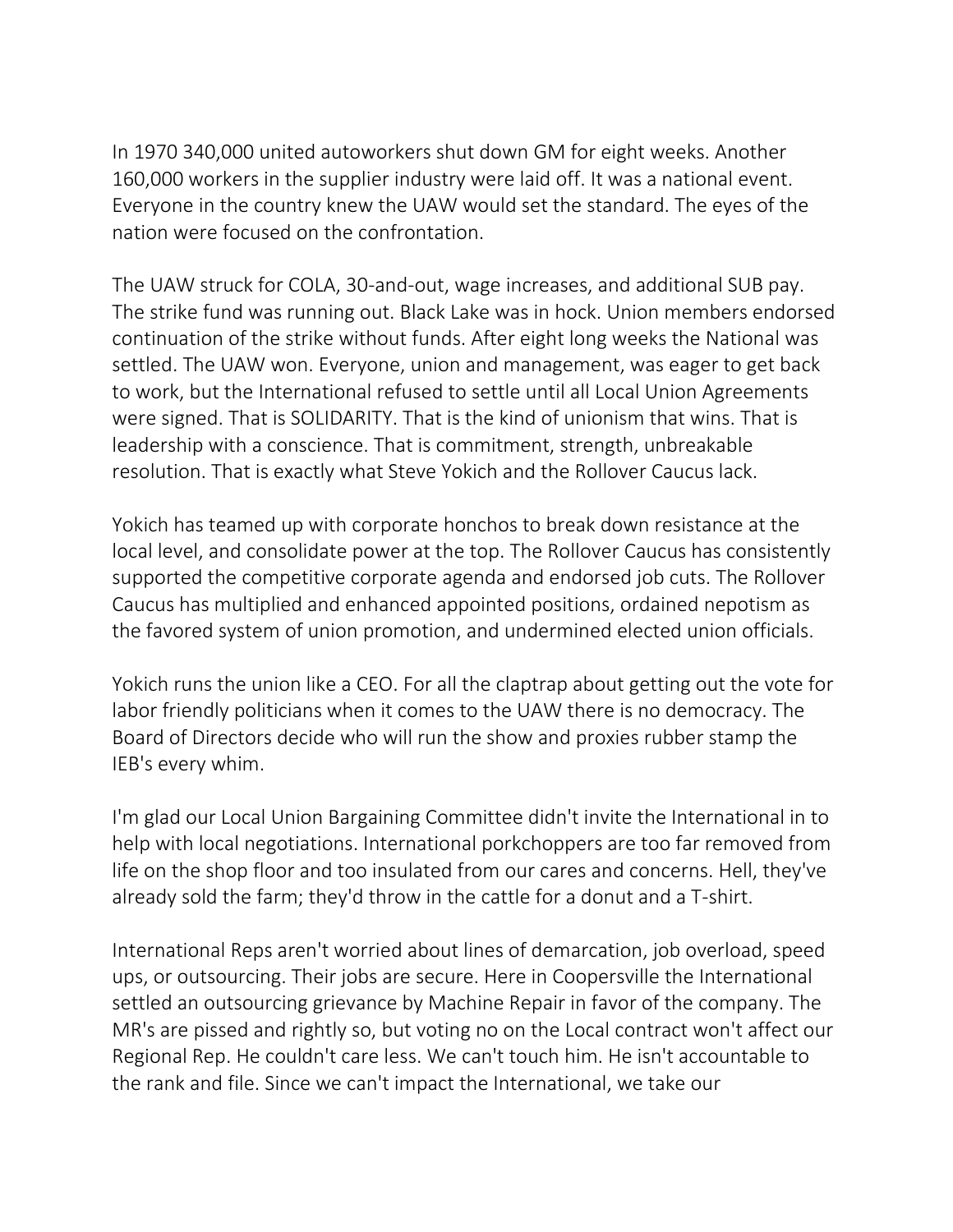dissatisfaction out on Local leaders whose effectiveness is hamstrung by corporate stooges in the Rollover Caucus. While Local leaders sweat the friction of democracy, porkchoppers drink lemonade in the shade.

Ponder this: the Durable Medical Equipment portion of the International's insurance policy covers External Vacuum Erection Device. In the commercial market the external vacuum erection device is more commonly known as the Suckatron Who needs it, you say, now they have Viagra? Think again: the Suckatron can be attached beneath a desk, a dashboard, or if you're flying to Las Vegas, the bottom of your laptop.

Joint Fund Joy: A Poem by Porkchop Boy

First Class Seats On a Flight to Vegas Bottle of Viagra Double Martini Laptop Suckatron What Outsourcing Grievance? In the latest issue of Bruce Allen's "Perspectives", he points out that the CAW has a strategy to deal with modular assembly but the UAW does not. I respectfully beg to differ. The UAW does have a strategy. It's called cooperation It's called partnership. It's called the new UAW and it betrays our legacy.

The new UAW has betrayed the fundamental principles of unionism, namely: solidarity, democracy, and equality; respect for seniority, job classifications, and lines of demarcation; defense of equal rights and fair treatment; resistance against speed-ups, job overload, and favoritism; equal pay for new hires; and direct action against antisocial corporations.

Yokich has a cozy relationship at Ford so union members at Visteon got a better contract than Delphi. But for how long? Like Dave Yettaw said, The UAW is playing checkers while the corporations are playing chess. The corporations have a long term plan. The Big Three have already dismantled organized labor in the parts industry where union density has fallen from 75% to less than 15%.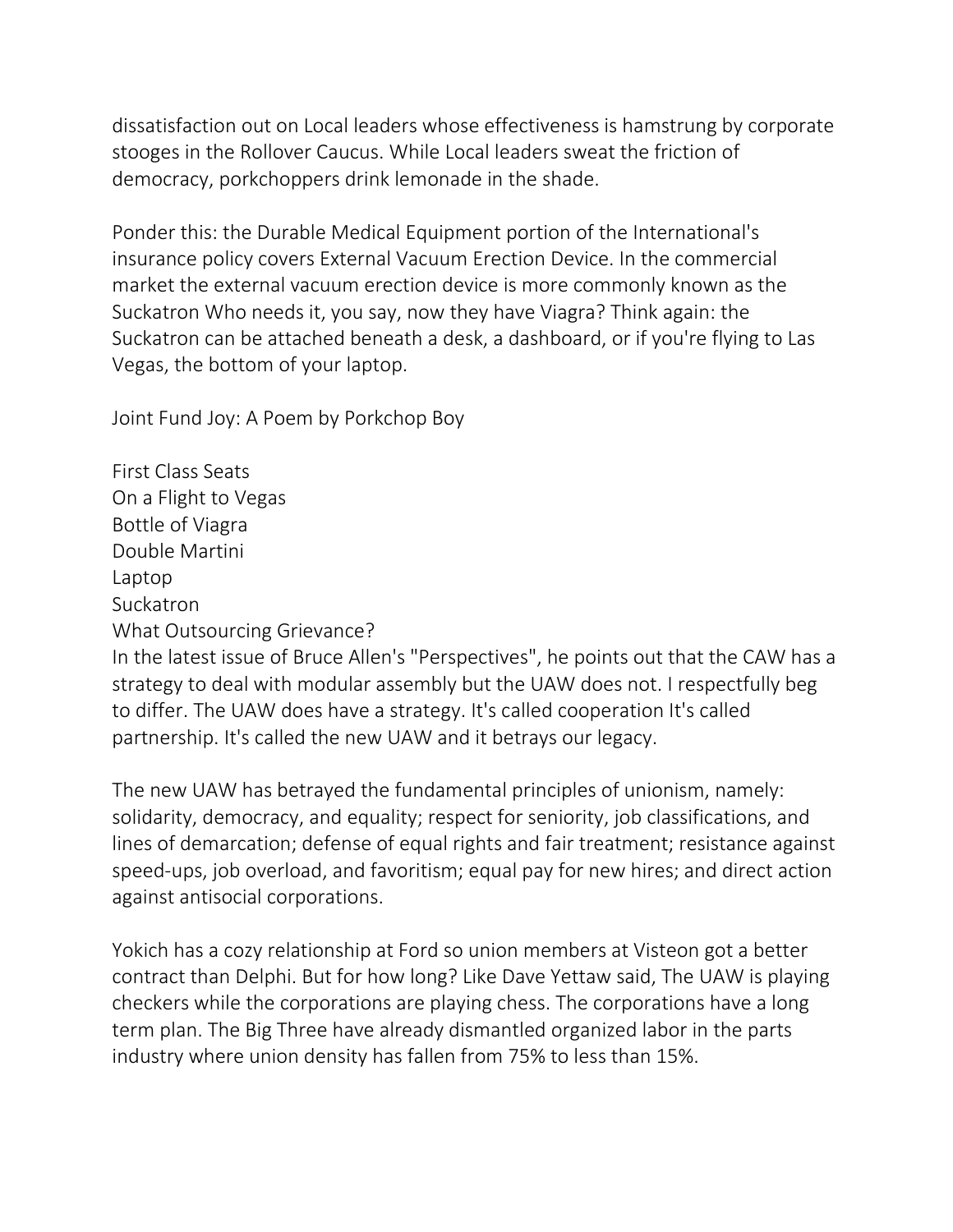Now they're focused on Delphi and Visteon. It's only a matter of time before we fall victim to what Tom Laney, the shop floor wordsmith of Nuts & Bolts, so aptly terms the Dog Eat Dog agenda.

Delphi and Visteon compete against non-union shops. At a meeting in Coopersville, I posed a question to Battenberg, CEO of Delphi. Since 1992 you have reduced the UAW represented workforce at Delphi by over 40%. Do you expect that trend to continue? He paused, thoughtful, bemused, then said, I don't know. The honeymoon is over, folks. The Batt's got our balls in a paper sack. No more union friendly overtures. No placating people's fears with promises. He said, We had to reduce labor intensive industries. Then the Batt added, We're getting beat by the UAW because they've organized shops on a second tier wage so we can't compete. What's this, I thought, a parity parody?

Only 20% of Delphi manufacturing facilities are in the U.S., they are not labor intensive industries, and not all of them are UAW. The UAW is a small player on the global stage, and our influence is waning faster than a wake up dream.

Battenberg assured us the pension plan was fully funded, but that belies the point. Contracts aren't renewed, they're renegotiated, and everything's on the table. As the UAW portion of Delphi shrinks so does our bargaining power. Without COLA on pensions we may never see another raise in our pension. Of course if we keep getting lean, leaner, leanest, we won't live that long anyway.

As a note of encouragement Battenberg added, It's hard to differentiate who's who in the [Delphi/UAW] leadership, and that, he said with a smile is a very good sign. By that he must mean they all have brown noses and baggy knees.

Brothers and Sisters, the Battman is so cool. You can see it in his composure, his slow thought, his gray deadpan eyes, his perfect haircut, his introspective grin. He's sitting on top of the world. Nobody is going to pop his bubble. He actually told us to Think outside the box. I pondered those words of wisdom all day, and when my foreman asked me why I didn't make rate, I looked him dead in the eye and said, Think outside the box, and walked away.

I felt smug as a rich man's son. So let's think outside the box of corporate containment and union cooperation. We know we can't trust the Rollover Caucus